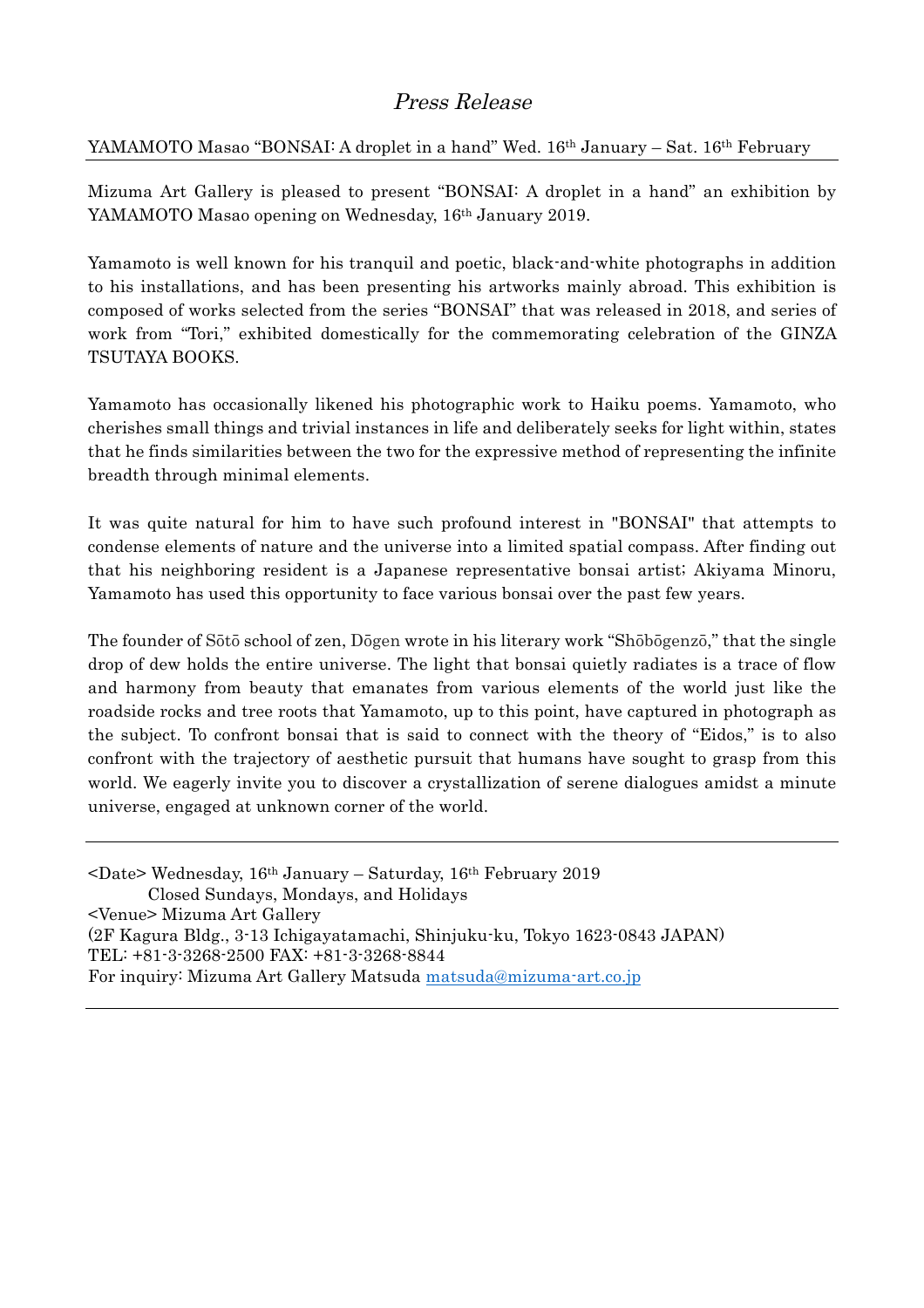

山本昌男  $\langle\!\langle \#4001 \rangle\!\rangle$ gelatin silver print ©YAMAMOTO Masao Courtesy Mizuma Art Gallery



山本昌男 《#4006》 gelatin silver print ©YAMAMOTO Masao Courtesy Mizuma Art Gallery